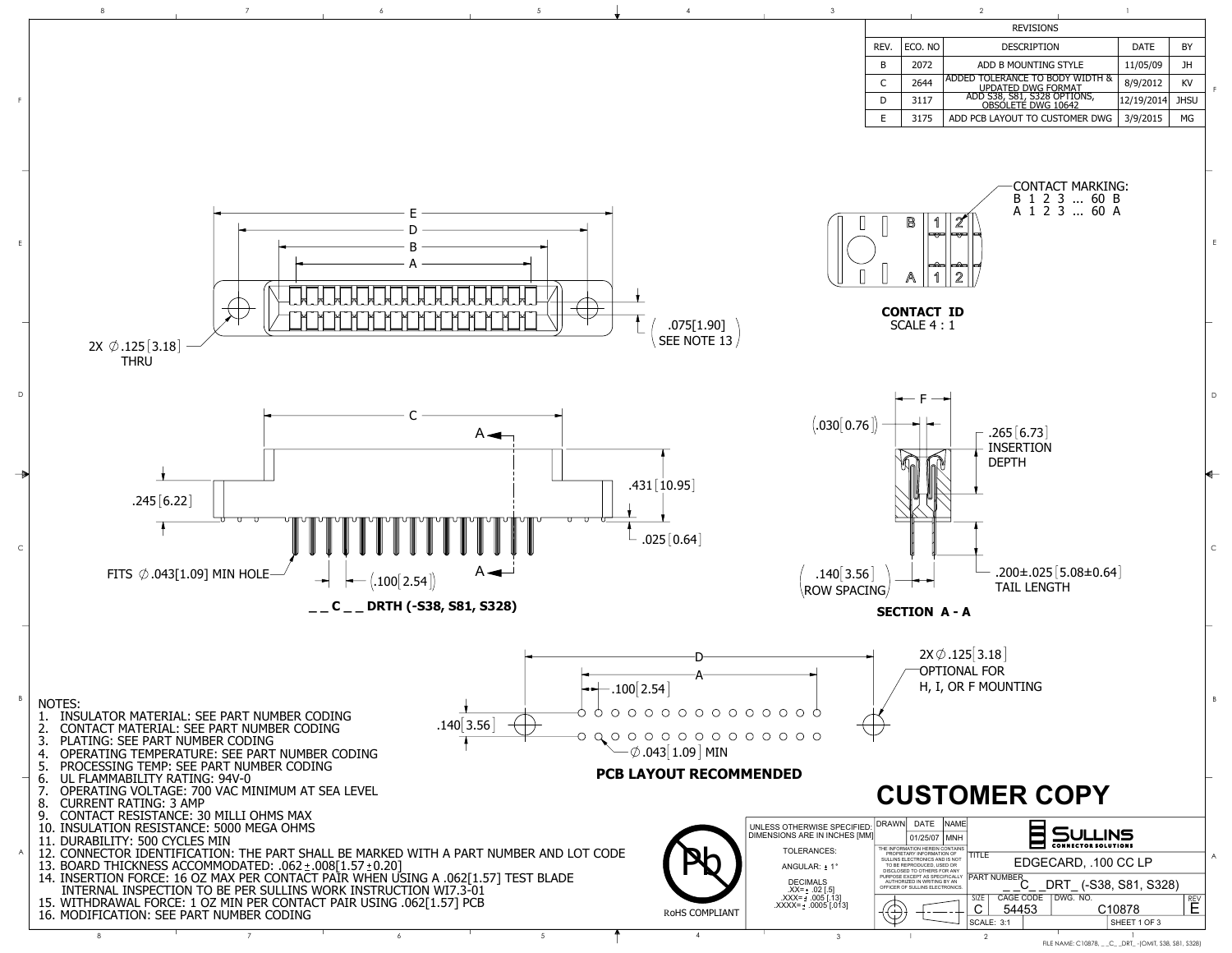B

C

D



E

F

FILE NAME: C10878, \_ \_C\_ \_DRT\_ -(OMIT, S38, S81, S328)